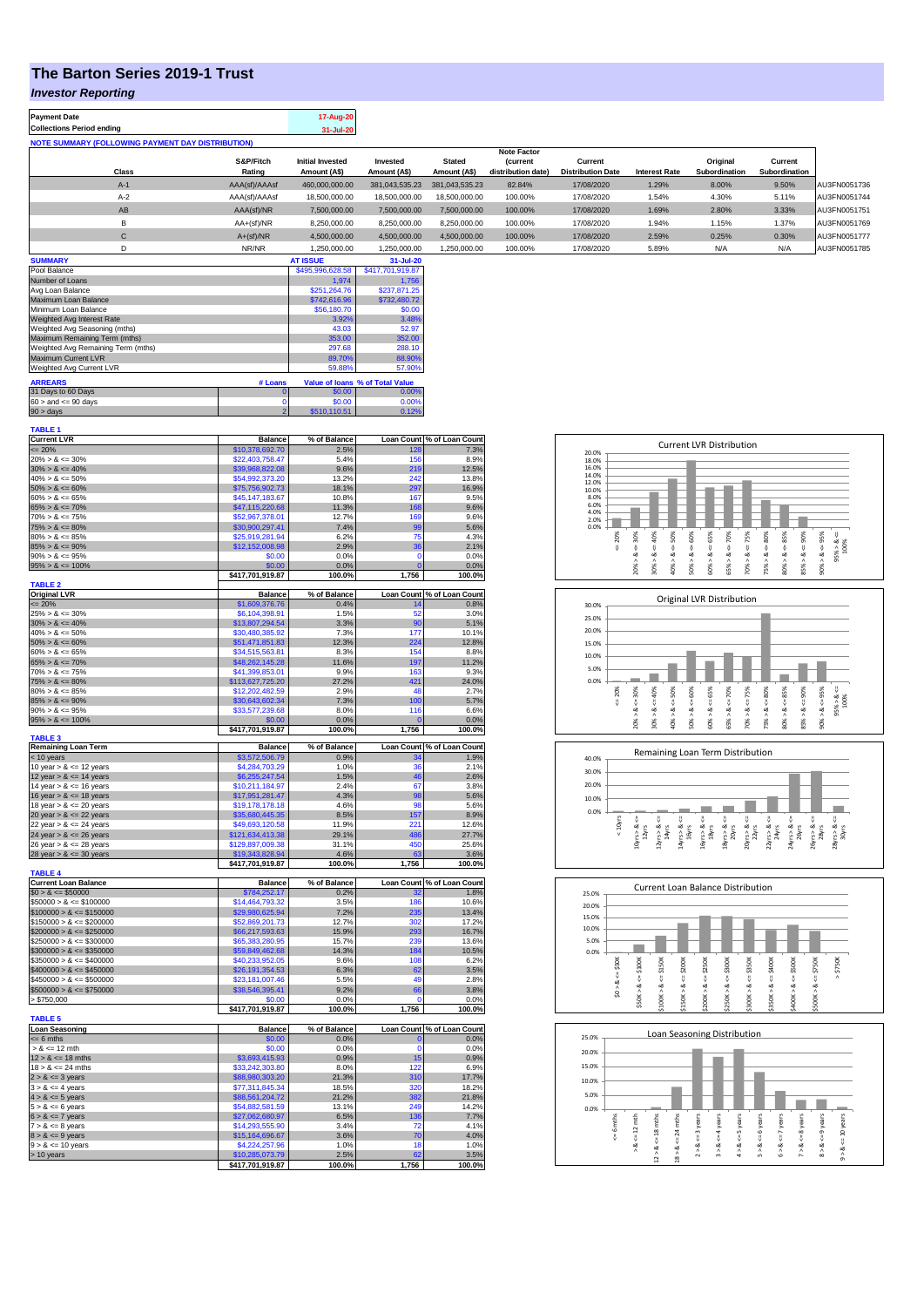## **The Barton Series 2019-1 Trust**

## *Investor Reporting*

| <b>Payment Date</b><br><b>Collections Period ending</b><br><b>TABLE 6</b> |                                    | 17-Aug-20<br>31-Jul-20 |             |                                     |
|---------------------------------------------------------------------------|------------------------------------|------------------------|-------------|-------------------------------------|
| Postcode Concentration (top 10 by value)                                  | <b>Balance</b>                     | % of Balance           |             | Loan Count % of Loan Count          |
| 2615                                                                      | 68,233,899.94                      | 2.0%                   |             | 1.9%                                |
| 2611                                                                      | \$8,056,532.98                     | 1.9%                   | 26          | 1.5%                                |
| 2914                                                                      | \$8,012,170.08                     | 1.9%                   | 25          | 1.4%                                |
| 5114                                                                      | \$6,362,671.83                     | 1.5%                   | 31          | 1.8%                                |
| 2905                                                                      | \$5,849,819.22                     | 1.4%                   | 22          | 1.3%                                |
| 5162                                                                      | \$5,820,674.88                     | 1.4%                   | 32          | 1.8%                                |
| 2617                                                                      | \$5,472,191.57                     | 1.3%                   | 20          | 1.1%                                |
| 2620                                                                      | \$5,430,711.26                     | 1.3%                   | 21          | 1.2%                                |
| 5108                                                                      | \$5,112,780.26                     | 1.2%                   | 33          | 1.9%                                |
| 2650                                                                      | \$4,831,755.99                     | 1.2%                   | 24          | 1.4%                                |
| <b>TABLE 7</b>                                                            |                                    |                        |             |                                     |
| <b>Geographic Distribution</b>                                            | <b>Balance</b>                     | % of Balance           |             | Loan Count % of Loan Count          |
| <b>Australian Capital Territory</b>                                       | \$76,351,964.31                    | 18.3%                  | 290         | 16.5%                               |
| New South Wales                                                           | \$59,557,702.10                    | 14.3%                  | 238         | 13.6%                               |
| Northern Territory                                                        | \$1,030,995.46                     | 0.2%                   | 3           | 0.2%                                |
| Queensland                                                                | \$5,923,206.99                     | 1.4%                   | 23          | 1.3%                                |
| South Australia                                                           | \$179,747,008.36                   | 43.0%                  | 861         | 49.0%                               |
| Tasmania                                                                  | \$1,146,741.09                     | 0.3%                   | 6           | 0.3%                                |
| Victoria                                                                  | \$22,257,946.91                    | 5.3%                   | 70          | 4.0%                                |
| Western Australia                                                         | \$71,686,354.65                    | 17.2%                  | 265         | 15.1%                               |
|                                                                           | \$417,701,919.87                   | 100.0%                 | 1,756       | 100.0%                              |
| <b>TABLE 8</b>                                                            |                                    |                        |             |                                     |
| Metro/Non-Metro/Inner-City<br>Metro                                       | <b>Balance</b><br>\$322.898.141.99 | % of Balance<br>77.3%  | 1340        | Loan Count % of Loan Count<br>76.3% |
| Non-metro                                                                 | \$90,763,560.78                    | 21.7%                  | 401         | 22.8%                               |
| Inner city                                                                | \$4,040,217.10                     | 1.0%                   | 15          | 0.9%                                |
|                                                                           | \$417,701,919.87                   | 100.0%                 | 1.756       | 100.0%                              |
| TABLE 9                                                                   |                                    |                        |             |                                     |
| <b>Property Type</b>                                                      | <b>Balance</b>                     | % of Balance           |             | Loan Count % of Loan Count          |
| <b>Residential House</b>                                                  | \$379,409,853.34                   | 90.8%                  | 1581        | 90.0%                               |
| <b>Residential Unit</b>                                                   | \$34,977,000.20                    | 8.4%                   | <b>159</b>  | 9.1%                                |
| Rural                                                                     | \$0.00                             | 0.0%                   | 0           | 0.0%                                |
| Semi-Rural                                                                | \$0.00                             | 0.0%                   | $\mathbf 0$ | 0.0%                                |
| <b>High Density</b>                                                       | \$3,315,066.33                     | 0.8%                   | 16          | 0.9%                                |
|                                                                           | \$417,701,919.87                   | 100.0%                 | 1,756       | 100.0%                              |
| TABLE 10                                                                  |                                    |                        |             | Loan Count % of Loan Count          |
| <b>Occupancy Type</b><br><b>Owner Occupied</b>                            | <b>Balance</b><br>\$368,466,325.74 | % of Balance<br>88.2%  |             | 87.3%                               |
| Investment                                                                | \$49,235,594.13                    | 11.8%                  | 1533        | 12.7%                               |
|                                                                           | \$417,701,919.87                   | 100.0%                 | 1,756       | 100.0%                              |
| TABLE 11                                                                  |                                    |                        |             |                                     |
| <b>Employment Type Distribution</b>                                       | Balance                            | % of Balance           |             | Loan Count % of Loan Count          |
| Contractor                                                                | \$3,981,578.47                     | 1.0%                   | 14          | 0.8%                                |
| Pay-as-you-earn employee (casual)                                         | \$14,955,285.05                    | 3.6%                   | 73          | 4.2%                                |
| Pay-as-you-earn employee (full time)                                      | \$311,137,354.58                   | 74.5%                  | 1265        | 72.0%                               |
| Pay-as-you-earn employee (part time)                                      | \$37,047,294.63                    | 8.9%                   | 168         | 9.6%                                |
| Self employed                                                             | \$29,203,334.76                    | 7.0%                   | 117         | 6.7%                                |
| No data                                                                   | \$21,377,072.38                    | 5.1%                   | 119         | 6.8%                                |
| Director                                                                  |                                    | 0.0%                   |             | 0.0%                                |
|                                                                           | \$417,701,919.87                   | 100.0%                 | 1,756       | 100.0%                              |
| <b>TABLE 12</b><br><b>LMI Provider</b>                                    | <b>Balance</b>                     |                        |             |                                     |
| OBE                                                                       | \$389,119,347.46                   | % of Balance<br>93.2%  | 1651        | Loan Count % of Loan Count<br>94.0% |
| Genworth                                                                  | \$28,582,572.41                    | 6.8%                   | 105         | 6.0%                                |
|                                                                           | \$417,701,919.87                   | 100.0%                 | 1,756       | 100.0%                              |
| <b>TABLE 13</b>                                                           |                                    |                        |             |                                     |
| <b>Arrears</b>                                                            | <b>Balance</b>                     | % of Balance           |             | Loan Count % of Loan Count          |
| <= 0 days                                                                 | 411.885.825.87                     | 98.6%                  | 1736        | 98.9%                               |
| $0 >$ and $\leq$ 30 days                                                  | \$5,305,983.49                     | 1.3%                   | 18          | 1.0%                                |
| $30 >$ and $\leq 60$ days                                                 | \$0.00                             | 0.0%                   | $\bf{0}$    | 0.0%                                |
| $60 >$ and $\leq 90$ days                                                 | \$0.00                             | 0.0%                   | $\Omega$    | 0.0%                                |
| $90 > \text{days}$                                                        | \$510,110.51                       | 0.1%                   |             | 0.1%                                |
|                                                                           | \$417,701,919.87                   | 100.0%                 | 1,756       | 100.0%                              |
| TABLE 14                                                                  |                                    |                        |             |                                     |
| <b>Interest Rate Type</b>                                                 | <b>Balance</b>                     | % of Balance           |             | Loan Count % of Loan Count          |
| Variable                                                                  | \$342,797,015.58                   | 82.1%                  | 1446        | 82.3%                               |
| Fixed                                                                     | \$74,904,904.29                    | 17.9%                  | 310         | 17.7%                               |
| <b>TABLE 15</b>                                                           | \$417,701,919.87                   | 100.0%                 | 1,756       | 100.0%                              |
| <b>Weighted Ave Interest Rate</b>                                         | <b>Balance</b>                     | <b>Loan Count</b>      |             |                                     |
| <b>Fixed Interest Rate</b>                                                | 3.77%                              | 310                    |             |                                     |
|                                                                           |                                    |                        |             |                                     |
| TABLE 16                                                                  |                                    |                        |             |                                     |
| Foreclosure, Claims and Losses (cumulative)                               | <b>Balance</b>                     | <b>Loan Count</b>      |             |                                     |
| Properties foreclosed                                                     | \$0.00                             |                        |             |                                     |
| Claims submitted to mortgage insurers                                     | \$0.00                             | $\Omega$               |             |                                     |
| Claims paid by mortgage insurers                                          | \$0.00                             | $\bf{0}$               |             |                                     |
| loss covered by excess spread                                             | \$0.00                             | $\Omega$               |             |                                     |
| Amount charged off                                                        | \$0.00                             |                        |             |                                     |

Please note: Stratified data excludes loans where the collateral has been sold and there is an LMI claim pending.